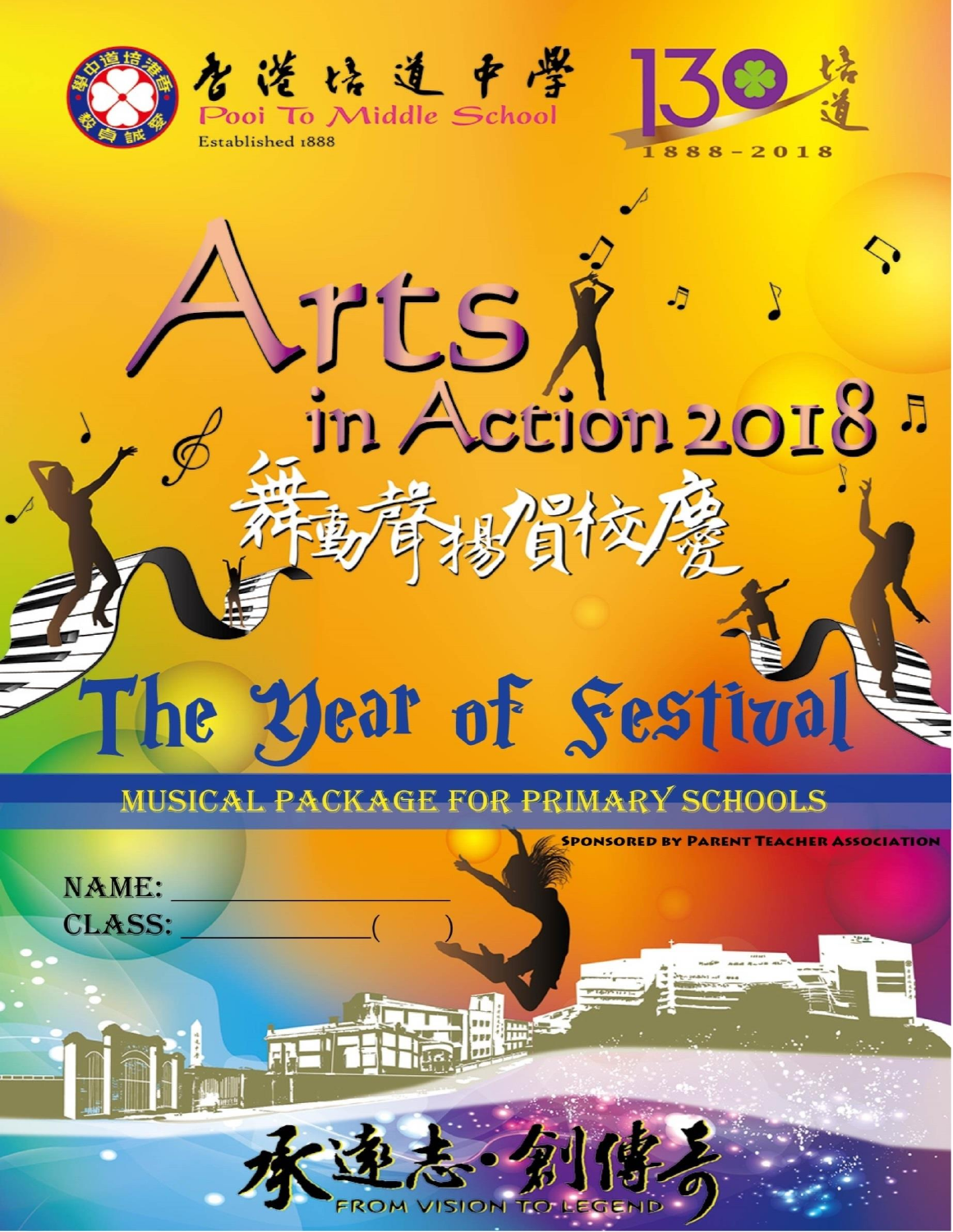#### **Task 1 Synopsis**

*Read the following synopsis of the story and underline any words you don't know.* 

#### Synopsis

The Year of Festival opens in Pooi To Middle School (Pooi To/ PTMS), Hong Kong 2017. The play follows a group of students who are about to face their greatest challenge – final exams.

Jane, a high achiever, an outstanding leader and a favourite of the teachers, is a social outcast among her schoolmates because of her arrogance and pride. By contrast her best friend, Eliza, is smart and humble, with the virtues of "love, integrity, purity and perseverance". She sees the good in others and understands the needs of herself and her friends.

In Pooi To, a home to them, they start a magical journey - through the pond to times past. They embark on an adventure of self-discovery and learn a lesson of paramount importance - that is to uphold the virtues of love, integrity, purity and perseverance that have been taught in Pooi To for 130 years. This is The Year of Festival, where everyone can celebrate their growth in life.

| Vocabulary     | Part of speech | Meaning           |
|----------------|----------------|-------------------|
| e.g. challenge | noun           | difficult contest |
|                |                |                   |
|                |                |                   |
|                |                |                   |
|                |                |                   |
|                |                |                   |
|                |                |                   |
|                |                |                   |
|                |                |                   |

*Write the underlined words in the following table under the Heading (Vocabulary) and look up their part of speech and meaning.*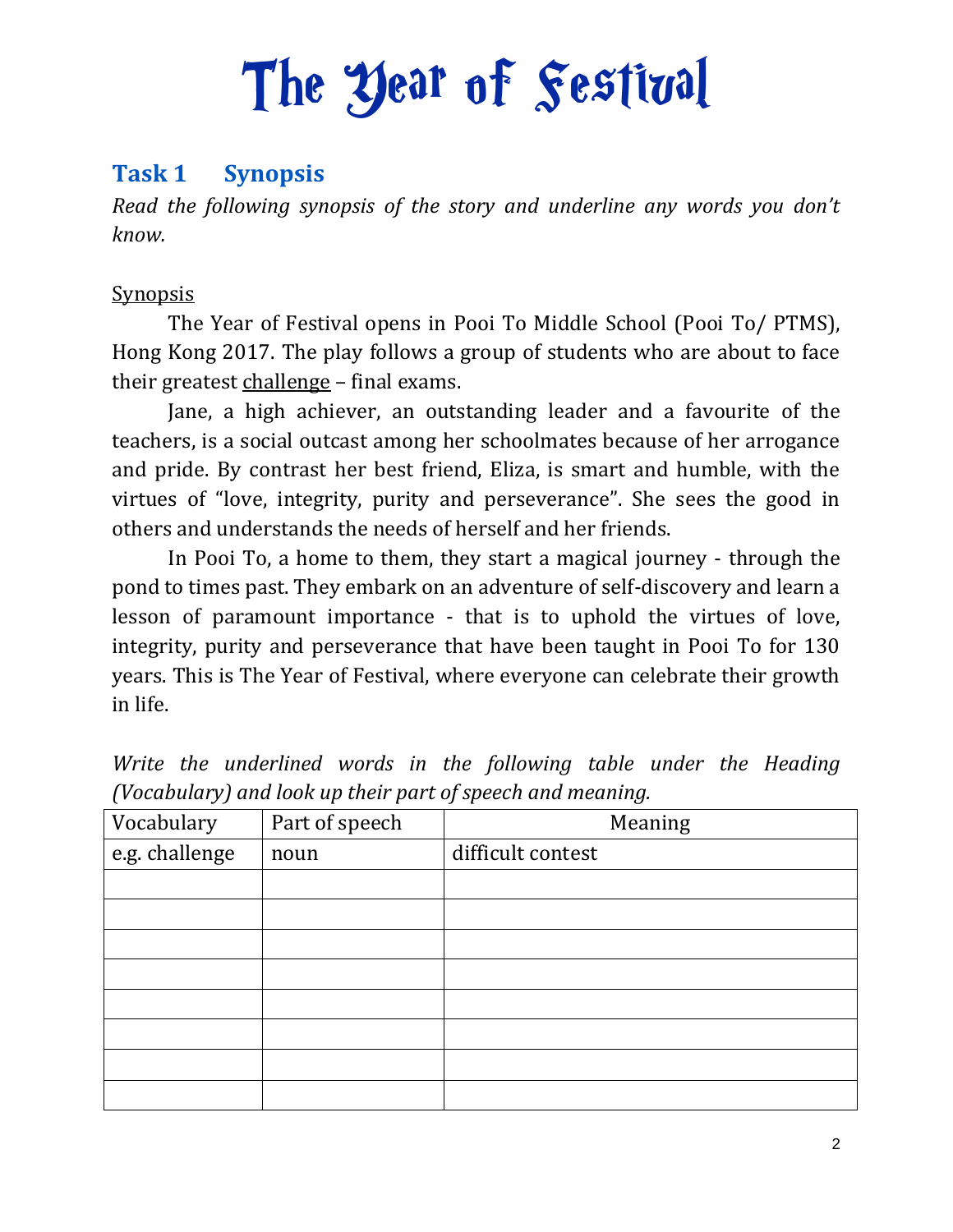#### **Task 2 Word Search**

*Find the names of all the characters in the word search and try to say them out loud.*

### **Character Name**



| 1. e.g. ARYA  | 6. $J_{---}$           |
|---------------|------------------------|
| 2. e.g. MOONY | $7.1$ $ -$             |
| 3. B          | $8. J_{---}$           |
| 4. R          | $9.1$ <sub>-----</sub> |
| 5. E          |                        |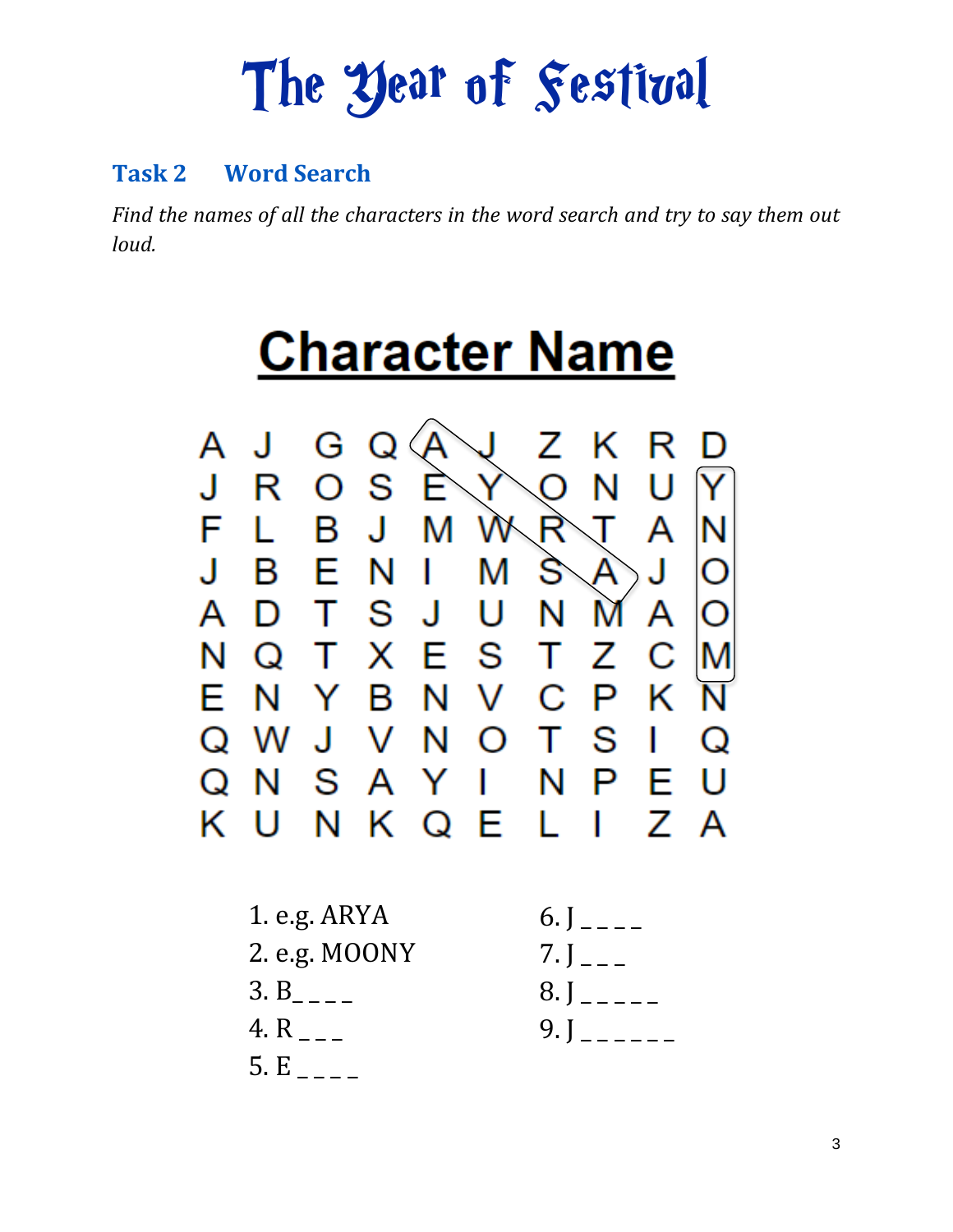### **Task 3 Song Appreciation and Analysis**

*Listen to the following songs from the The Year of Festival and fill in the missing words.* 

**3A: Search: Do Re Mi The Sound of Music on YouTube [\(https://www.youtube.com/watch?v=k33ZQ4I4p24\)](https://www.youtube.com/watch?v=k33ZQ4I4p24)**

Let's start at the very beginning A very good \_\_\_\_\_\_\_\_\_\_ to start When you read you begin with ABC When you sing you begin with Do, Re, Mi, Do, Re, Mi

The first three \_\_\_\_\_\_\_\_\_\_\_ just happen to be Do, Re, Mi, Do, Re, Mi Do, Re, Mi, Fa, So, La, Te

Oh let's see if I can make it easier **[**Do- A deer, a female deer Re- A drop of sun Mi- A name I call myself Fa- A long, long way to run So- A \_\_\_\_\_\_\_\_\_\_ pulling thread La- A note to follow So Te- A drink with jam and That will bring us back to Do**] x 3 times**

Do-Re-Mi-Fa-So-La-Ti-Do-So-Do!

Now children Do, Re, Mi, Fa, So And so on are the tools we use to a song Once you have these notes in your head you can sing a million different tunes by \_\_\_\_\_\_\_\_\_\_\_ them up like this…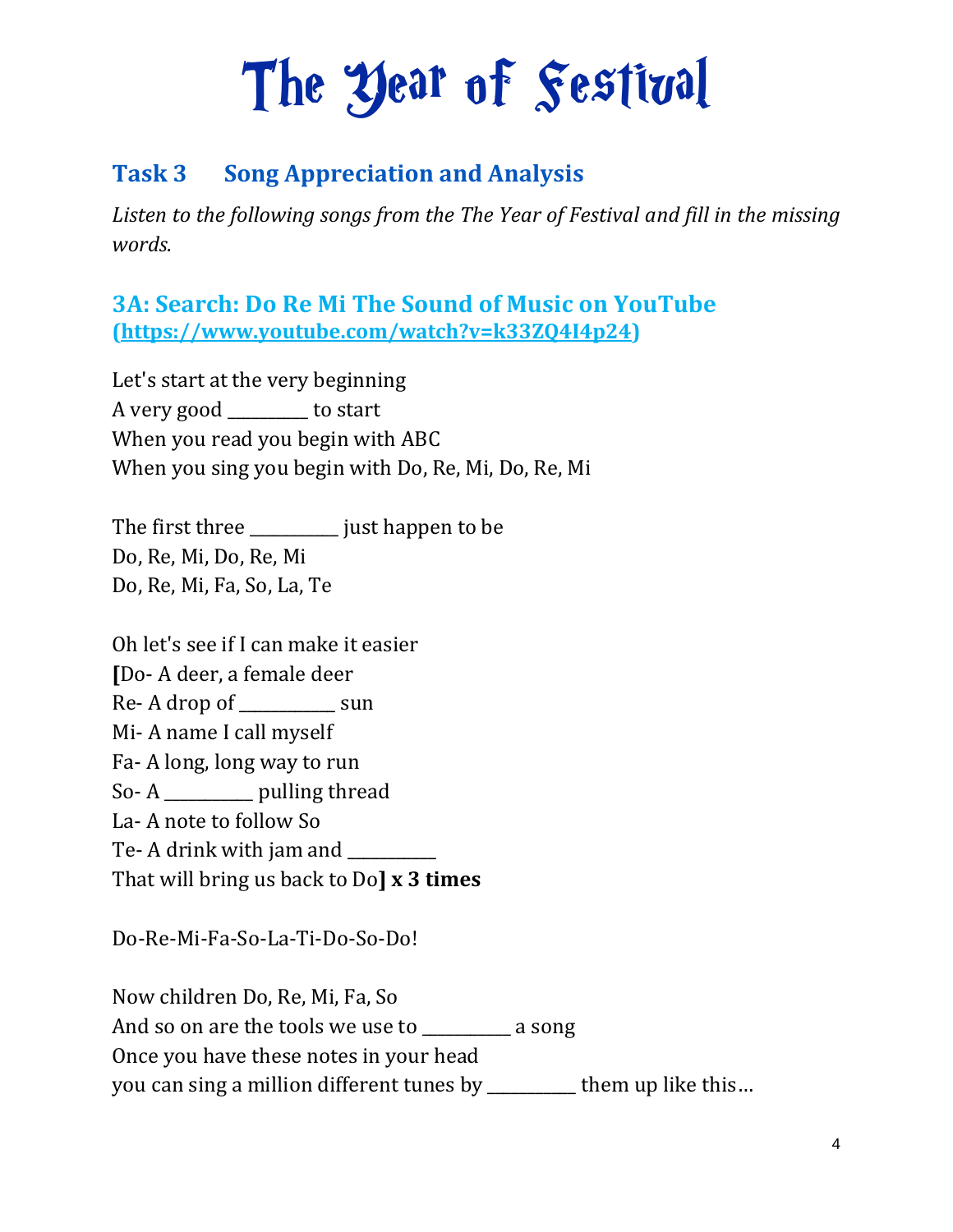*Listen to the following song and fill in the gaps.*

**3B: Search: Dancing Queen ABBA on YouTube [\(https://www.youtube.com/watch?v=xFrGuyw1V8s\)](https://www.youtube.com/watch?v=xFrGuyw1V8s)**

You can dance, you can jive, having the time of your life See that girl, watch that \_\_\_\_\_\_\_\_\_\_\_, digging the Dancing Queen

| Friday night and the lights are low                   |  |  |  |  |
|-------------------------------------------------------|--|--|--|--|
| Looking out for a place to go                         |  |  |  |  |
| Where they play the right music, getting in the swing |  |  |  |  |
| You come in to look for a                             |  |  |  |  |
| Anybody could be that guy                             |  |  |  |  |
| Night is young and the music's high                   |  |  |  |  |
| With a bit of rock music, everything is fine          |  |  |  |  |
| You're in the for a dance                             |  |  |  |  |
| And when you get the chance                           |  |  |  |  |

You are the Dancing Queen, young and sweet, only \_\_\_\_\_\_\_\_\_\_\_\_\_\_\_\_\_\_\_\_\_\_\_\_\_\_\_\_\_\_\_ Dancing Queen, feel the beat from the tambourine, oh yeah You can dance, you can jive, having the time of your \_\_\_\_\_\_\_\_\_, oh See that girl, watch that scene, digging the Dancing Queen

| You're a _____________, you turn 'em on                    |  |
|------------------------------------------------------------|--|
| Leave them burning and then you're gone                    |  |
| Looking out for another, anyone will do                    |  |
| You're in the mood for a dance                             |  |
| And when you get the _______________                       |  |
| You are the Dancing Queen, young and sweet, only seventeen |  |
|                                                            |  |
| You can dance, you can jive, having the time of your life  |  |
| See that girl, watch that scene, digging the Dancing Queen |  |
| Digging the Dancing Queen                                  |  |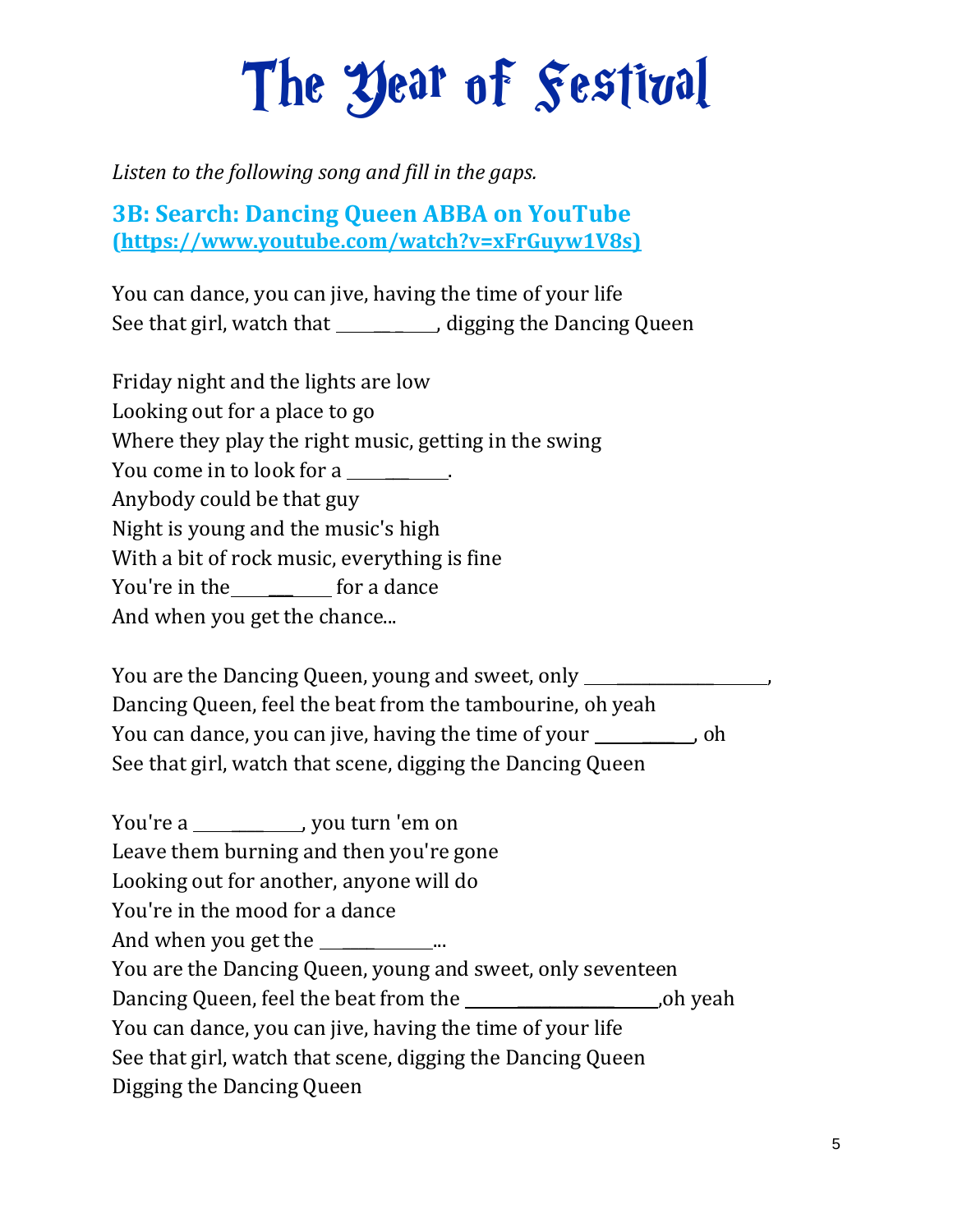#### **Phonics Fun**

*Two words rhyme when they end in the same sound. How many rhyming pairs can you find?*

| e.g. 1. scene | queen | <u>.</u> |  |
|---------------|-------|----------|--|
| ັບເ           |       |          |  |
| , س           |       | о.       |  |
|               |       | v.       |  |

#### **Task 4 Do Re Mi**

*All 7 notes are shown as two-letter words, but 5 of the things described are actually three-letter words. Can you guess what they are?*

| Do-A deer, a female deer      |  |
|-------------------------------|--|
| Re-A drop of golden sun       |  |
| Fa-A long, long way to run    |  |
| So-A needle pulling thread    |  |
| Te-A drink with jam and bread |  |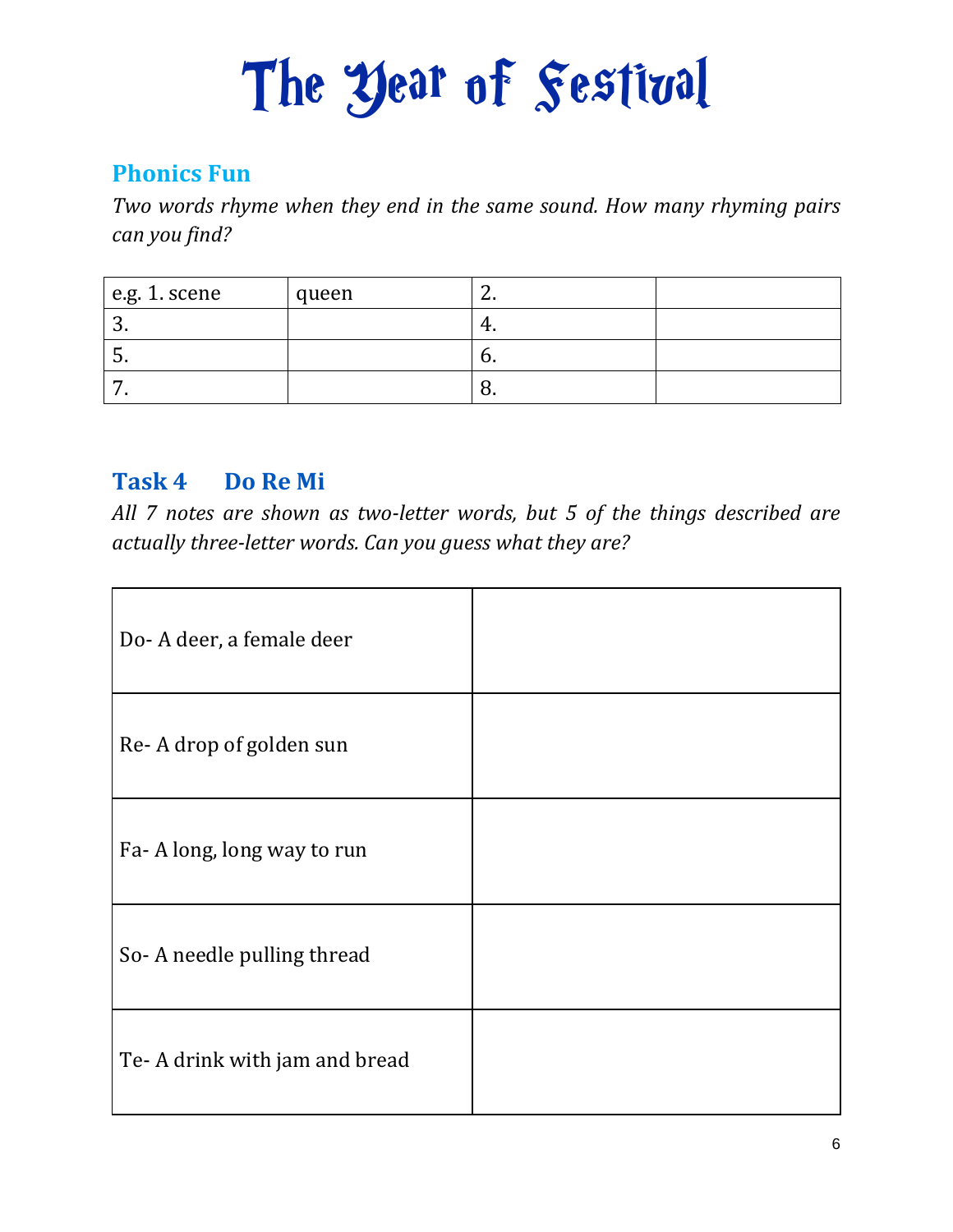#### **Task 5 Do Re Mi**

*This song is sung by a teacher with her students. Do you remember what life was like when you were starting out in primary school? Draw a picture of yourself and your classmate(s) with your teacher(s) and describe what it was like starting at a new school.*

\_\_\_\_\_\_\_\_\_\_\_\_\_\_\_\_\_\_\_\_\_\_\_\_\_\_\_\_\_\_\_\_\_\_\_\_\_\_\_\_\_\_\_\_\_\_\_\_\_\_\_\_\_\_\_\_\_\_\_\_\_\_\_\_\_\_\_\_\_\_\_\_\_\_\_\_

\_\_\_\_\_\_\_\_\_\_\_\_\_\_\_\_\_\_\_\_\_\_\_\_\_\_\_\_\_\_\_\_\_\_\_\_\_\_\_\_\_\_\_\_\_\_\_\_\_\_\_\_\_\_\_\_\_\_\_\_\_\_\_\_\_\_\_\_\_\_\_\_\_\_\_\_

\_\_\_\_\_\_\_\_\_\_\_\_\_\_\_\_\_\_\_\_\_\_\_\_\_\_\_\_\_\_\_\_\_\_\_\_\_\_\_\_\_\_\_\_\_\_\_\_\_\_\_\_\_\_\_\_\_\_\_\_\_\_\_\_\_\_\_\_\_\_\_\_\_\_\_\_

\_\_\_\_\_\_\_\_\_\_\_\_\_\_\_\_\_\_\_\_\_\_\_\_\_\_\_\_\_\_\_\_\_\_\_\_\_\_\_\_\_\_\_\_\_\_\_\_\_\_\_\_\_\_\_\_\_\_\_\_\_\_\_\_\_\_\_\_\_\_\_\_\_\_\_\_

\_\_\_\_\_\_\_\_\_\_\_\_\_\_\_\_\_\_\_\_\_\_\_\_\_\_\_\_\_\_\_\_\_\_\_\_\_\_\_\_\_\_\_\_\_\_\_\_\_\_\_\_\_\_\_\_\_\_\_\_\_\_\_\_\_\_\_\_\_\_\_\_\_\_\_\_

\_\_\_\_\_\_\_\_\_\_\_\_\_\_\_\_\_\_\_\_\_\_\_\_\_\_\_\_\_\_\_\_\_\_\_\_\_\_\_\_\_\_\_\_\_\_\_\_\_\_\_\_\_\_\_\_\_\_\_\_\_\_\_\_\_\_\_\_\_\_\_\_\_\_\_\_

\_\_\_\_\_\_\_\_\_\_\_\_\_\_\_\_\_\_\_\_\_\_\_\_\_\_\_\_\_\_\_\_\_\_\_\_\_\_\_\_\_\_\_\_\_\_\_\_\_\_\_\_\_\_\_\_\_\_\_\_\_\_\_\_\_\_\_\_\_\_\_\_\_\_\_\_